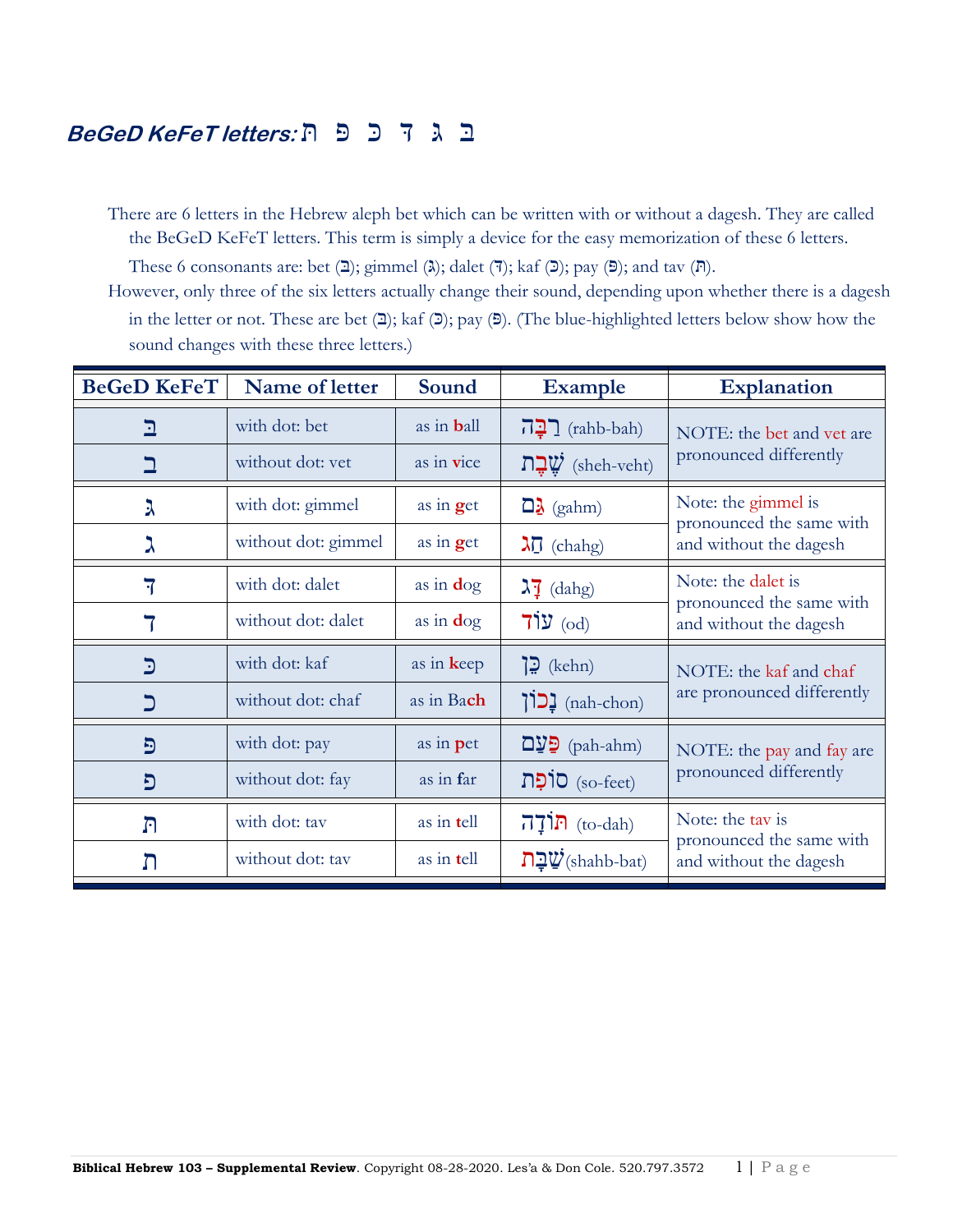## **DIPHTHONG** ( ה נוּע ְּדוּ־ת : doo-teh-noo-ah)



| Remember: when a long vowel is followed by a yod; the vowel becomes a<br>diphthong. |                                                                                                                                        |                                                         |
|-------------------------------------------------------------------------------------|----------------------------------------------------------------------------------------------------------------------------------------|---------------------------------------------------------|
| <b>Hebrew</b>                                                                       | <b>Translation</b>                                                                                                                     | <b>Transliteration</b>                                  |
| מיִם                                                                                | water                                                                                                                                  | mi-yeem                                                 |
| שַׁמַיִם                                                                            | heaven                                                                                                                                 | shah-mi-yeem                                            |
| אַלֹנֵינוּ                                                                          | our Lord (1Sam 16:16)<br>Used to refer to leaders, eg King David (1Sam 25:14, 17; 1Ki<br>1:43, 47; Neh 10:30; Ps 8:2,10)               | Ah-doh- <mark>ney</mark> *-noo<br>(*"ey": as in "they") |
| קיָה                                                                                | he was                                                                                                                                 | hiy- <b>yah</b>                                         |
| הגי                                                                                 | Haggai, as in the book of <i>Haggai</i>                                                                                                | chahg- <b>gi*</b> (*"i"as in<br>"isle"                  |
| <u>יי</u> ן                                                                         | between                                                                                                                                | beyn (*"ey": as in "they")                              |
| אֵיפֿה                                                                              | where? (interrogative or question word)                                                                                                | ay-foh                                                  |
| סִינֵי                                                                              | Sinai                                                                                                                                  | See-ni                                                  |
| אֵלהִים                                                                             | God (Elohim)                                                                                                                           | Eh-loh-heem                                             |
| <b>ויחֶנֶּד</b>                                                                     | and He will be gracious to you, will give you favor (from the<br>Aaronic blessing [aka Birkat Kohanim or Priestly Blessing], Num 6:26) | vee-choon-neh-chah                                      |
| היא                                                                                 | she                                                                                                                                    | hee                                                     |
| הי                                                                                  | live                                                                                                                                   | chi                                                     |
| לחיים                                                                               | to life! (a common Hebrew toast)                                                                                                       | leh- <b>chiy</b> -yeem                                  |
|                                                                                     | to you or upon you (this word is also in the Aaronic blessing [aka<br>Birkat Kohanim or Priestly Blessing], Num 6:25)                  | eh-ley <sup>*</sup> -chah (*"ey": as<br>in "they")      |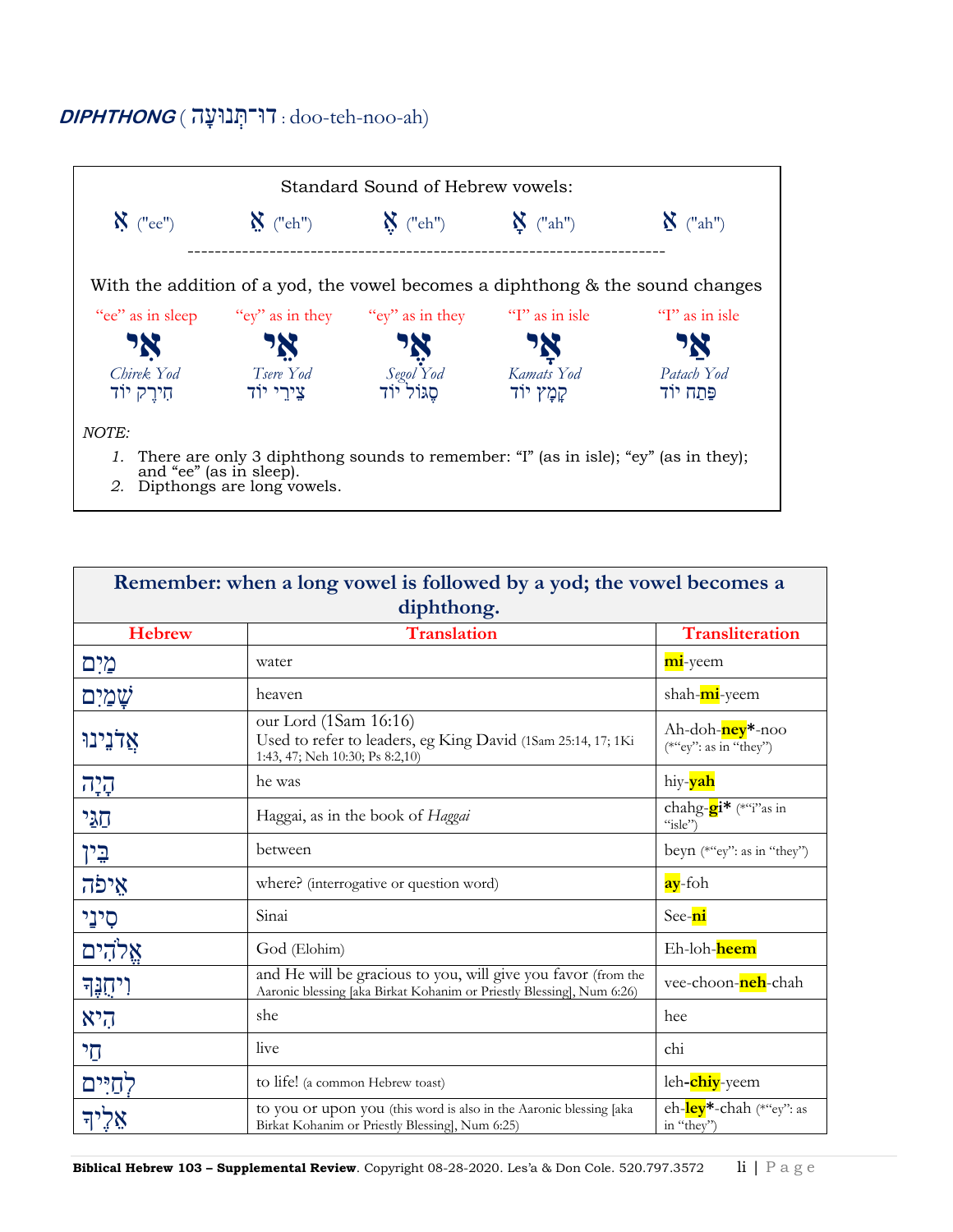### **VOCAL SHEVAS**

### **Level 1 of the vocal sheva**

• When the sheva is <u>under the first letter of a word</u> it is vocal, the sheva is a sheva na  $(\mathcal{Y}, \mathcal{X}, \mathcal{Y}, \mathcal{Y})$ . This sheva generally has a quick and almost indistinguishable sound: "eh"

| Level 1- Sheva that is under the first letter of a word is vocal (quick or short "eh").<br>This sheva generally has a quick and almost indistinguishable sound: "eh". |                                                                                  |                                                       |  |
|-----------------------------------------------------------------------------------------------------------------------------------------------------------------------|----------------------------------------------------------------------------------|-------------------------------------------------------|--|
| Word                                                                                                                                                                  | <b>Meaning</b>                                                                   | <b>Transliteration</b>                                |  |
| הדוש                                                                                                                                                                  | holy, sacred (Is 1:4, the holy one; construct)                                   | keh- <b>dosh</b> (commonly pronounced k'dosh)         |  |
| בְּרָכָה                                                                                                                                                              | blessing (noun; Gen 12:2)                                                        | beh-rah- <b>chah</b> (commonly pronounced<br>brachah) |  |
| מאד                                                                                                                                                                   | very                                                                             | meh-od                                                |  |
| שמע                                                                                                                                                                   | Shema (refer to page 42 for more details)                                        | sheh- <b>mah</b> (commonly pronounced sh'mah)         |  |
| כְּתָֽב                                                                                                                                                               | writing, text, decree, registration of the text<br>(noun, masculine; Esther 4:8) | keh-tahv                                              |  |
| שאול                                                                                                                                                                  | Sheol, hell, or grave (noun)                                                     | Sheh-ol                                               |  |
|                                                                                                                                                                       | 3 annual pilgrimage festivals (Ex 23:14 - noun)                                  | sheh-losh reh-gah-leem                                |  |
| אַוַא                                                                                                                                                                 | one of the vowels in Hebrew                                                      | sheh- <b>vah</b> (commonly pronounced sh'vah)         |  |

### **Level 2 of the vocal sheva**

- When  $2$  Shevas are consecutive (in a row), the 1st is silent  $(\Pi \times \mathbb{N} \mathbb{N})$  & 2nd is vocal  $(\mathbb{V} \times \mathbb{N} \mathbb{N})$ .
	- 1. If a sheva is under the 1st letter of the word, it is vocal & does not count as one of 2 consecutive shevas.
	- 2. The first of two consecutive shevas closes the syllable and this sheva is silent ( $\pi$ )  $\mathbb{N}(\mathcal{V})$
	- 3. The second of 2 consecutives shevas is vocal  $(\mathcal{V} \mathbf{k} \mathbf{k}^{\dagger} \mathbf{k})$  and has a quick "eh" sound.

| When 2 Shevas are consecutive, the 1st is silent (שְׁנָא נָם) & 2nd is vocal (שְׁנָא נָט).<br>The first of two consecutive shevas closes the syllable. The first sheva is silent ( $\overrightarrow{p}$ )<br>The second of 2 consecutives shevas is vocal $(\mathfrak{Y}, \mathfrak{Y}, \mathfrak{Y})$ and has a quick "eh" sound.<br>2. |                                                                                                                                                                                                                                           |                        |  |
|------------------------------------------------------------------------------------------------------------------------------------------------------------------------------------------------------------------------------------------------------------------------------------------------------------------------------------------|-------------------------------------------------------------------------------------------------------------------------------------------------------------------------------------------------------------------------------------------|------------------------|--|
| Word                                                                                                                                                                                                                                                                                                                                     | <b>Meaning</b>                                                                                                                                                                                                                            | <b>Transliteration</b> |  |
|                                                                                                                                                                                                                                                                                                                                          | they (3 <sup>rd</sup> person, masculine, plural) will swarm,<br>teem, or bring forth abundantly (Gen 1:20)                                                                                                                                | yeesh-reh-tsoo         |  |
| וִישְמְרֵך                                                                                                                                                                                                                                                                                                                               | & he (3rd person, masculine, singular) will keep<br>or guard you. (From the Aaronic Blessing)<br>NOTE: The $\eta$ is a vocal sheva $(\nabla \mathbf{X} \mathbf{X} \mathbf{Y})$ &<br>does not count as one of the 2 consecutives<br>shevas | veh-yeesh-meh-reh-chah |  |
|                                                                                                                                                                                                                                                                                                                                          | they will guard or keep                                                                                                                                                                                                                   | yeesh-meh-roo          |  |

### **Grammar-made-simple: Levels 1 & 2 of the vocal sheva:**

- 1. Level 1: If the sheva is under the  $1<sup>st</sup>$  letter of the word, it is vocal.
- 2. Level 2: If there are 2 shevas in a row (consecutive), the 1<sup>st</sup> is silent (it closes the syllable) & the  $2<sup>nd</sup>$  is vocal.